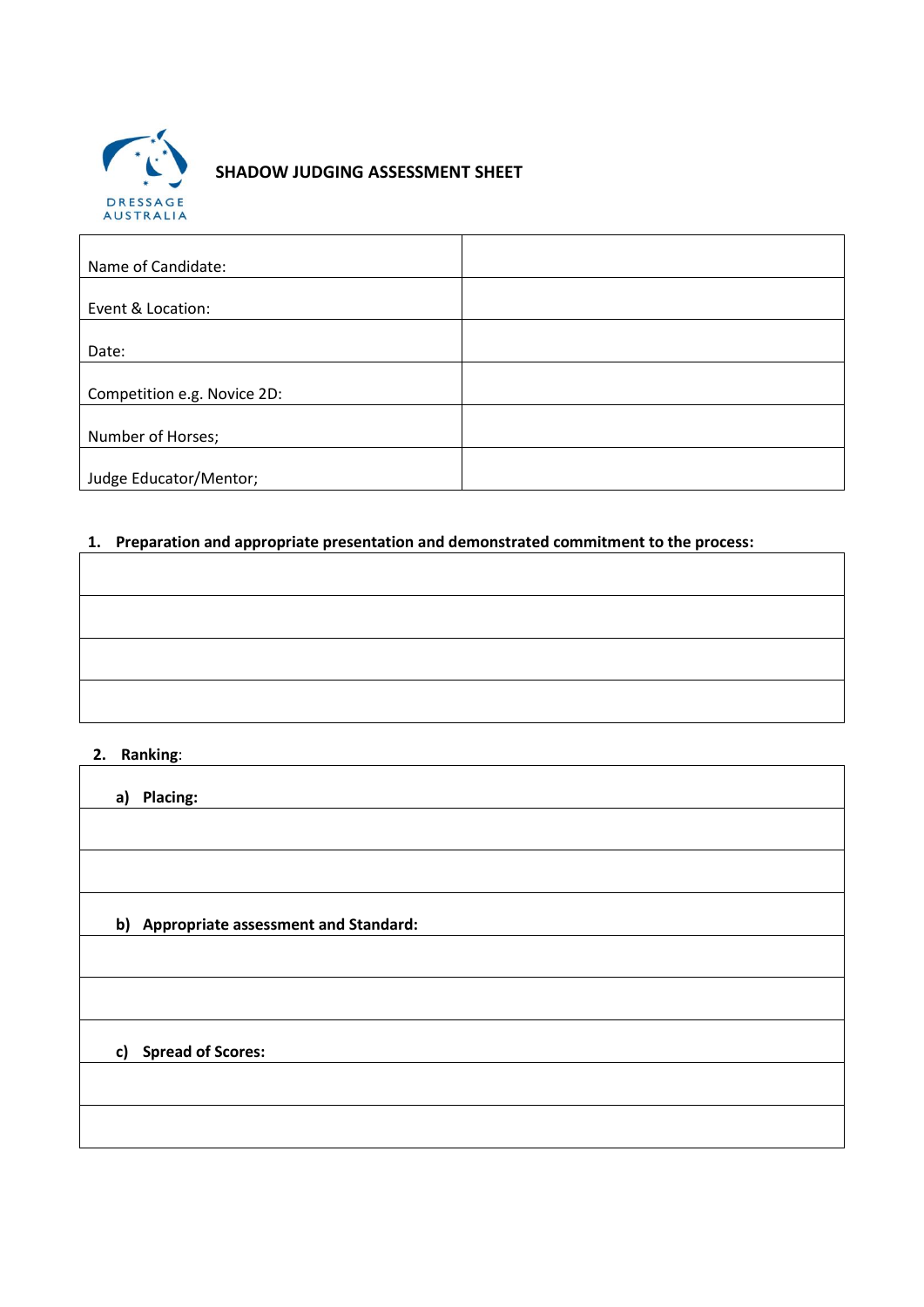### **3. Use of marks**:

#### **a) Correct Usage:**

**b) Spread of marks over the entire competition i.e. highest to lowest score:**

#### **4. Use of remarks**:

| a) Correctness of marks to the Training Scale: |
|------------------------------------------------|
|                                                |
|                                                |
| b) Correlation between marks and remarks:      |
|                                                |
|                                                |
| c) Correct use of technical language:          |
|                                                |
|                                                |

#### **5. Further Remarks**:

 $\mathsf{r}$ 

| <b>Assessment (Pse circle):</b>  |      |              |                          |  |  |
|----------------------------------|------|--------------|--------------------------|--|--|
| <b>Very Good</b>                 | Good | Satisfactory | <b>Not Yet Competent</b> |  |  |
|                                  |      |              |                          |  |  |
| Judge Educator/Mentor Signature: |      |              |                          |  |  |

┓